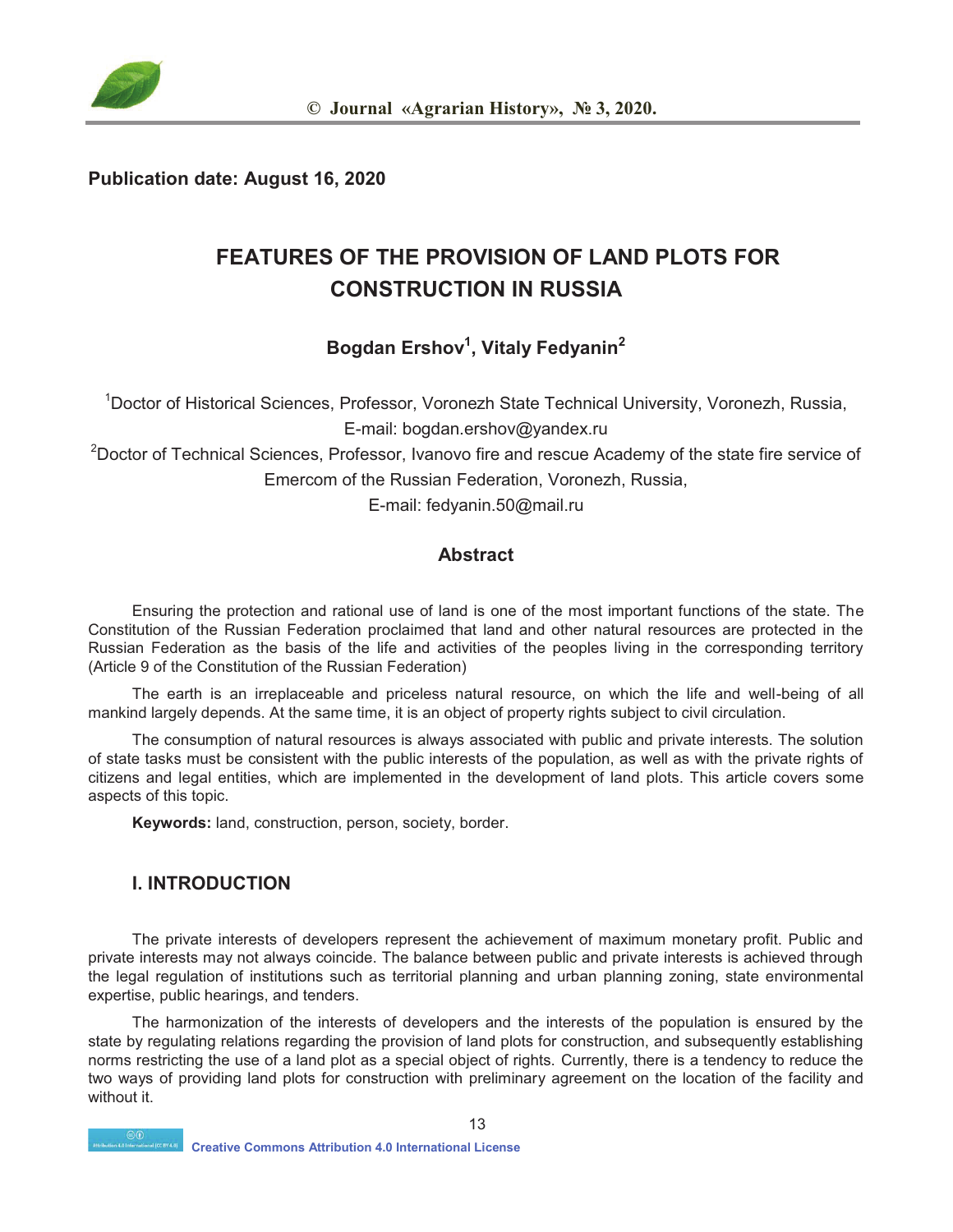

Thus, the provision of land plots for housing construction subject to urban planning zoning, the conclusion of a concession agreement and the development of built-up territories, the construction of real estate at the expense of budgetary funds are carried out at auction.

The transition from an individually selective method of granting rights to land plots to urban planning zoning and competitive procedures is of great practical importance and requires research and legal assessment from the point of view of taking into account public and private interests.

New forms of granting land plots for construction have been introduced into land legislation: complex development for housing construction, involving the creation of infrastructure on land allocated for construction, in order to organize living space, as well as development of territories, in particular, the combination of private capital and land and property resources of municipalities to solve the problem of resettlement of residents from dilapidated housing. These legal structures are necessary for the development of settlements, but the mechanisms for implementing the proposed forms require study and refinement.

### **II. RESEARCH METHODS AND RESULTS**

The study was carried out on the basis of modern general scientific methods of cognition - the method of synthesis, system analysis and analogy, as well as special scientific methods - technical and legal analysis, comparative legal, historical, logical methods. The authors adhered to the requirements of the reliability, completeness and objectivity of the study of scientific and legislative acts and practice materials. The work was carried out at the intersection of sciences: general theory of law, theory of civil law, theory of land law using appropriate theoretical sources.

In a broad sense, the concept of "provision of land plots" is used to characterize legal relations for the disposal of land plots by any rightholders, regardless of their form of ownership.

The subjects of legal property relations are the owners of the land, the life-long inherited property - the owners, the use - the land users, the lease - the tenants and lessors. All subjects of land legal relations are divided into two groups: individuals and legal entities. In relation to individuals in Russian legislation in general and in land legislation in particular, the concept of "citizen" is used, which in most, but not in all cases, acts as a synonym for the concept of "individual". A legal entity - a collective entity or an organization that possesses separate property, can, on its own behalf, acquire property and personal non-property rights, bear obligations, be a plaintiff and defendant in court.

Individual land use is understood as the use by citizens of the land plots provided to them on their own for gardening, truck farming, summer cottages and subsidiary farming, individual housing and garage construction, and the use of a land plot as an official land plot.

For the purposes of individual land use, land plots are provided at the request of interested citizens on the basis of private ownership or lease, including with the right of subsequent redemption. Privatization of lands previously granted to citizens on the basis of the right of permanent use or life-long inherited possession is allowed. Such privatization is carried out free of charge only once.

Most types of individual land use are associated with agriculture, therefore, for individual purposes, land plots are allocated mainly from the category of agricultural land. For individual housing construction, respectively, land plots from the category of settlement lands may be provided.

Individual land use presupposes the right of citizens to erect residential buildings and economic facilities on the provided land plots necessary for servicing the land plot and personal purposes, using the land plot for recreation, growing agricultural products, and keeping livestock. Construction is carried out in accordance with established technical standards and building codes. In accordance with the norms of civil law, the user of the land plot acquires the ownership of the erected buildings and crops grown.

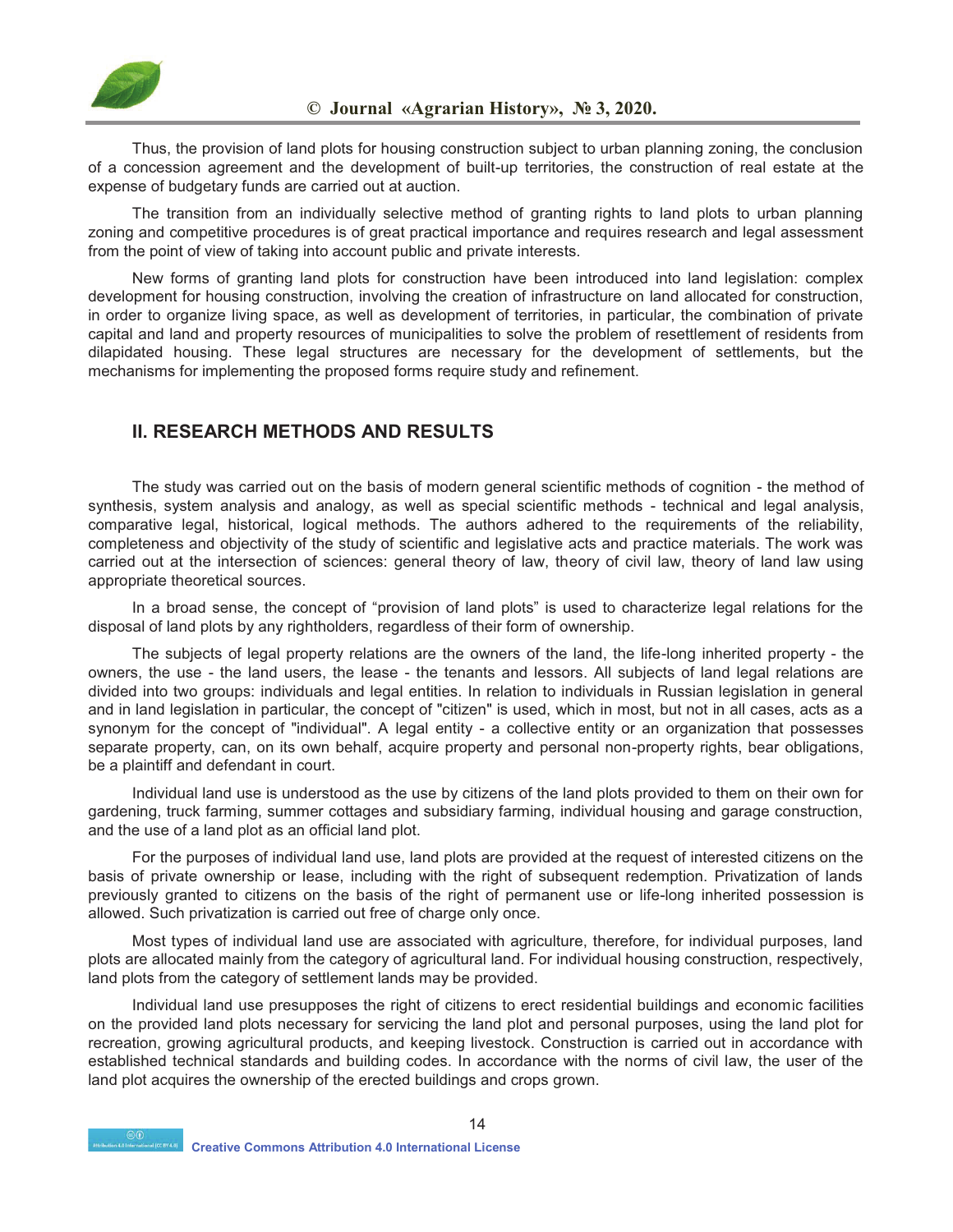

For gardening, horticulture and dacha farming, land plots are allocated to citizens in accordance with zoning schemes and average district norms. The presence of a citizen of a land plot used for the same purposes is the basis for refusing to provide another land plot if this leads to an excess of the limit norms. Refusal may also follow if a citizen has made a transaction to alienate a previously provided free land plot.

Subsistence farming means the use of land for growing crops and keeping livestock. The main category of users is made up of rural residents, who are allocated land plots near the house. The possibility of obtaining a land plot by residents of cities is not excluded, provided that there are free areas for this.

Individual housing construction presupposes the use of the allotted land plot mainly as a spatial basis, although farming is not prohibited. The erected residential buildings are intended for permanent residence. Land plots are allocated both within settlements and on other lands.

Registration of a citizen's right of ownership to a land plot provided before the entry into force of the Land Code of the Russian Federation for running a personal subsidiary, country house, truck farming, gardening, individual garage or individual housing construction is also carried out if the information about its area contained in document on the right to a land plot, do not correspond to the data of the cadastral plan of such a plot (paragraph 4 of Article 25.2 of the Registration Law). In this case, when registering the right to a land plot, the area of which has been clarified as a result of land surveying, the "Area" column of subsection I-1 of the Unified State Register of Rights to Real Estate and Transactions with It must be completed on the basis of the information specified in line "11" The area of the "cadastral plan, and not on the basis of data on the area of the land plot specified in the document on the right to land (paragraph 31 of the Rules for maintaining the Unified State Register of Rights to Real Estate and Transactions Therewith, approved by Decree of the Government of the Russian Federation No. 219 of 18.02.1998 ). In accordance with paragraph 5 of Article 25.2 of the Registration Law, registration of rights must be refused if the land plot cannot be granted to private ownership in accordance with federal law (for example, land plots withdrawn from circulation - paragraph 4 of Article 27 of the Land Code Of the Russian Federation, land plots from the forest fund that are in federal ownership - Article 19 of the Forest Code of the Russian Federation, etc.).

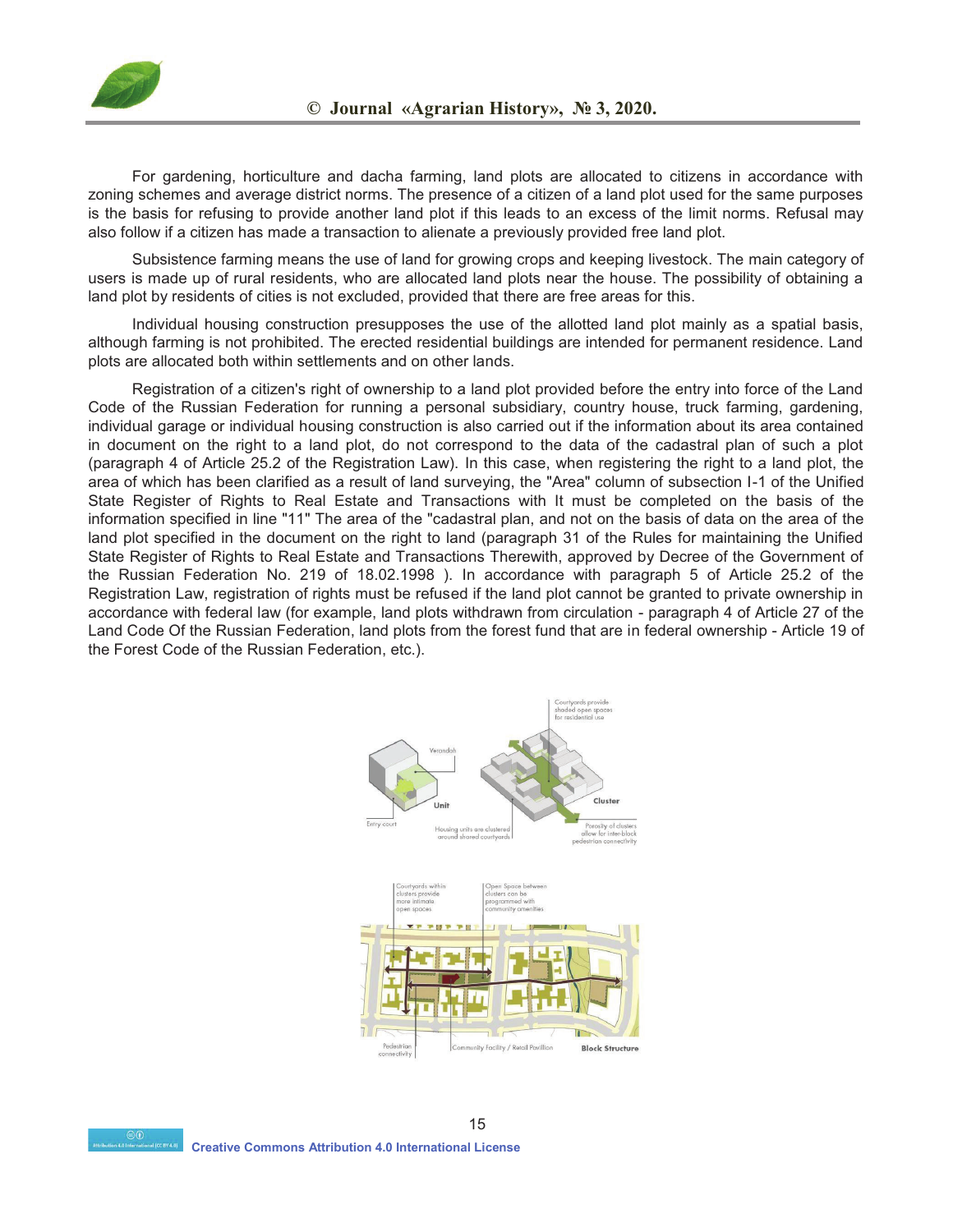

In connection with the operation of the Law, the technical condition for land management is not applied, which provides for the suspension of land surveying in the event that the difference between the area of the land plot specified in the document on the right to land and determined during its land surveying exceeds the permissible discrepancy between the areas.



The specified technical condition for land management is not applicable when surveying land plots provided to citizens prior to the entry into force of the Land Code of the Russian Federation for maintaining personal subsidiary, summer cottage farming, gardening, gardening, individual garage or individual housing construction on the basis of ownership, life-long inherited possession or permanent (indefinite) ) use, or if in an act, certificate or other document establishing or certifying the right of such a citizen to this land plot, the right on which such a land plot is granted is not indicated, or it is impossible to determine the type of this right.

The absence of normative legal acts establishing the maximum minimum size of land plots (for example, urban planning regulations containing a requirement for the minimum size of land plots intended for individual garage construction) does not in itself exclude the application of the features of cadastral registration and registration of citizens rights to land plots provided for by the Law subject to other conditions determined by the Law.

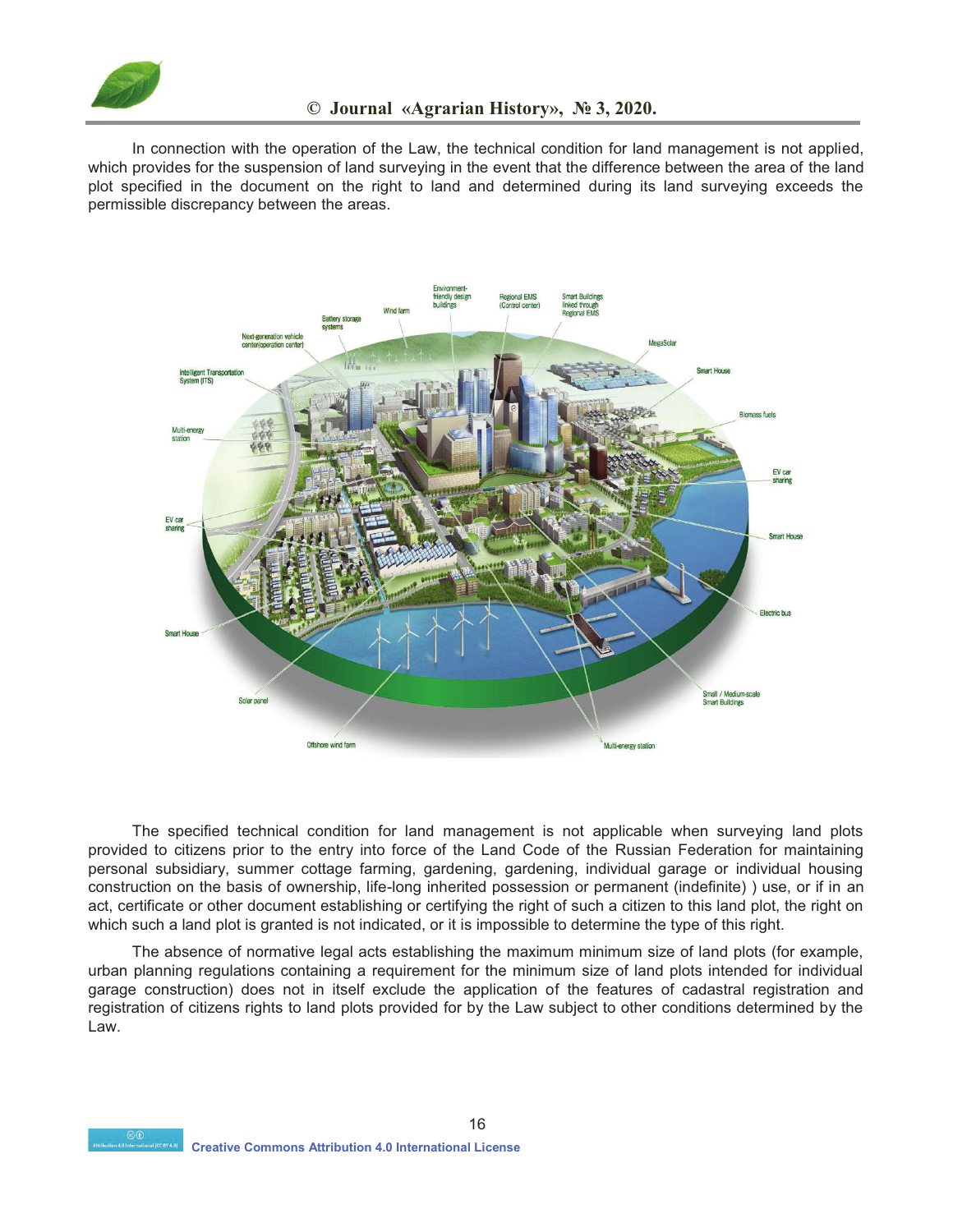

A very important role in the process of allocating land plots for construction is given to the awareness of all stakeholders. The Land Code obliges local authorities of urban or rural settlements to inform the population about the possible or upcoming provision of land plots for construction. To do this, these bodies are obliged to inform land users, landowners and tenants of land plots (which are in state or municipal ownership) whose legitimate interests may be affected as a result of the possible withdrawal for state and municipal needs of the land plots in their use and ownership, respectively, in connection with provision of these land plots for construction.

For cases involving the placement of objects for public needs, it is necessary to redeem land plots that may be owned by citizens or legal entities. At the same time, the authorized authorities (state or local government) informs the owners of these land plots about their possible redemption. In this case, the procedure and conditions for providing such information can be established by federal laws, laws of the constituent entities of the Russian Federation, that is, for the most part, they should be unified.

In turn, the law grants citizens, public organizations (associations) and bodies of territorial public selfgovernment the right to participate in solving issues affecting the interests of the population and related to the seizure, including through redemption, of land plots for state and municipal needs and the provision of these land plots for construction.

After the specified actions have been carried out and the land plot is selected, the results of the land plot selection must be formalized by the appropriate act on the selection of the land plot for construction.

This act, in accordance with the law, must be accompanied by draft boundaries of each land plot in accordance with the possible options for their choice and approved by the local government.

In the event that the seizure of a land plot is assumed, including through its redemption, for state or municipal needs, calculations of losses of owners of land plots, land users, landowners, tenants of land plots, losses of agricultural production or losses of forestry.

#### **III. CONCLUSION**

According to the authors of the article, one of the immediate problems of urban planning zoning, which creates administrative barriers to the development of housing construction, is the excessive regulation of housing zoning, which consists in the fact that the Civil Code of the Russian Federation and the Labor Code of the Russian Federation provide for an unreasonably large list of residential zones: development zones for individual residential buildings; development zones with low-rise residential buildings; development zones with mid-rise residential buildings; building zones with multi-storey residential buildings; residential development zones of other types (Art. 35 of the Civil Code of the Russian Federation and Art. 85 of the LC RF). This leads to the creation of hidden, unjustified restrictions and prohibitions for land owners, preventing the use of land for housing.

In new Land Code quite fully and clearly formulated the general rules for the provision of land plots for construction purposes. Since this law made the procedure for granting land plots more democratic for construction purposes, for example, when providing land plots without prior approval of the location of a construction object. It is very important that the new Land Code in this case requires informing about the provision of land plots to interested parties, holding tenders (tenders, auctions).

However, not all so simple. After all, the provision of land plots without prior approval of placements is not carried out only if this object is located in an urban or rural settlement in accordance with urban planning documentation on development and land use and development rules, as well as in the case of providing a land plot to a citizen for individual housing construction or personal subsidiary farms.

17

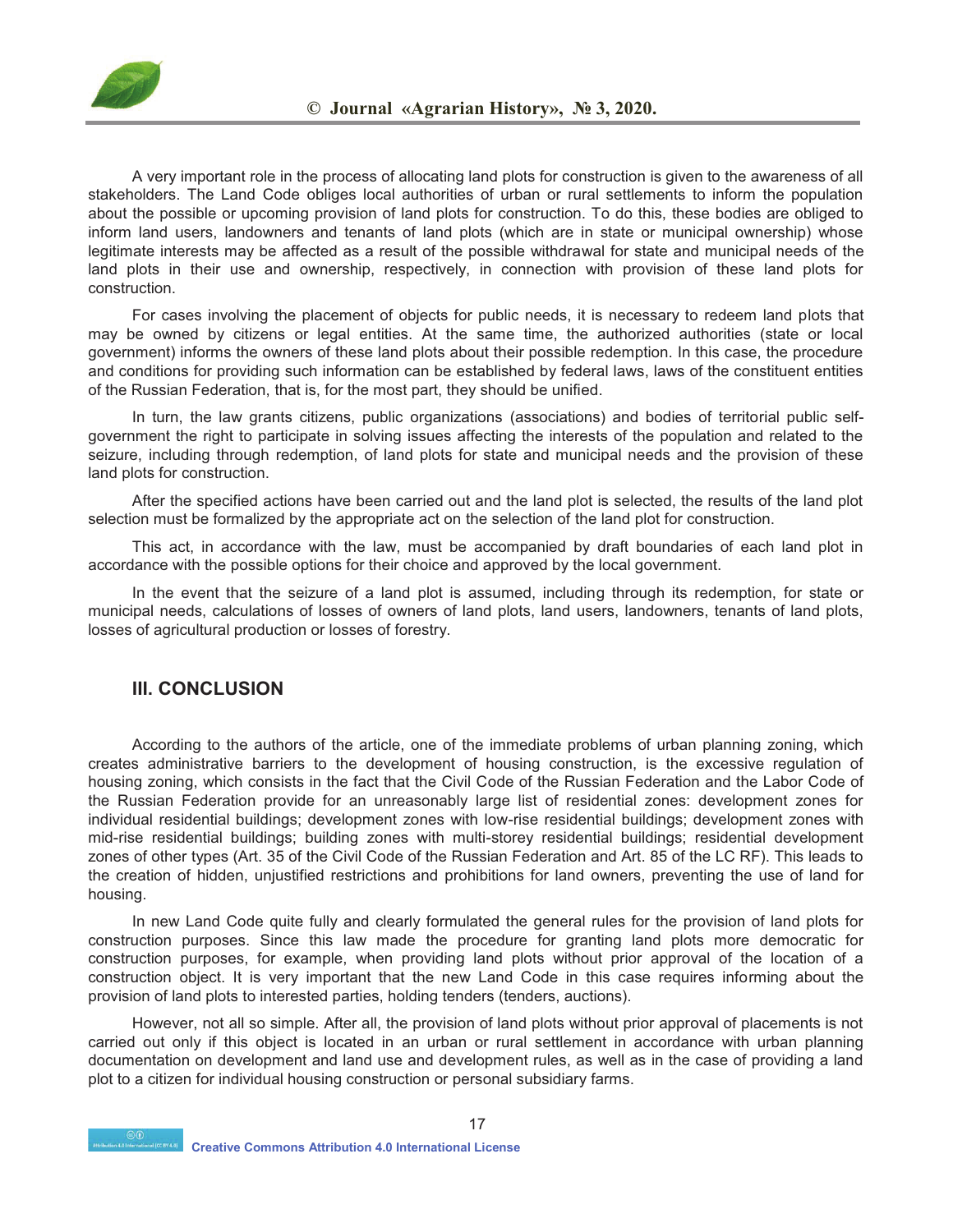

The very implementation of the ideas of granting those wishing to receive land plots for the construction of various objects is still more often reduced to the fact that the interested party submitted to the authorized authority (state or municipal) an application for the provision of a land plot with preliminary approval of the location of construction objects. Further, the application undergoes appropriate approvals in various departments for the absence of obstacles to the allotment of the land plot. These most often include architectural bodies, local bodies of the State Land Committee of Russia (now Roszemkadastra), etc. That is, the entire circle of land users was determined, whose interests could be affected by this land allotment, and then all the necessary approval procedure.

### **REFERENCE LIST**

Bakunina T. S. (1998) Legal problems of rational use and protection of agricultural land (materials of the round table). *State law. №. 4.* Pp. 42-65. (in Russ).

Bandorin L. E., Bogolyubov S. A., Galinovskaya E. A. (2005) Commentary on the Urban planning code of the Russian Federation (article-by-article). *Moscow: TC velbi, Prospect publishing house.* 360 p. (in Russ).

Bobylev A. I. (1995) Land law: theory, legislation, practice. *Textbook. Orenburg.* 98 p. (in Russ).

Bogolyubov S. A. (2003) conceptual provisions and problems of applying the new land code of Russia. *Environmental law, №. 1.* Pp. 42-44. (in Russ).

Dontsova L. V. (1999) Investment and construction sector of the Russian economy. *Problems of formation and innovative renewal. M: dialog-MSU.* 269 p. (in Russ).

Epstein A. (2006) land to Municipalities. *Municipal authority.* Pp. 37-39. (in Russ).

Ershov B.A. (2020) Preservation of the Natural Monument "Siberian Larch" in the City of Voronezh *Journal "Agrarian History", Number 1.* Pp. 2 - 7. (in Engl).

Ershov B.A. (2020) Preservation of the Natural Monument "Siberian Larch" in the City of Voronezh *Journal "Agrarian History", Number 1.* Pp. 2 - 7. (in Engl).

Ershov B.A. (2020) Preservation of the Natural Monument "Siberian Larch" in the City of Voronezh *Journal "Agrarian History", Number.* Pp. 2 - 7. (in Engl).

Ershov B.A. (2020) Preservation of the Natural Monument "Siberian Larch" in the City of Voronezh *Journal "Agrarian History", Number 1.* Pp. 2 - 7. (in Engl).

Ershov B.A. (2020) Preservation of the Natural Monument "Siberian Larch" in the City of Voronezh *Journal "Agrarian History", Number 1.* Pp. 2 - 7. (in Engl).

Kapelyushnikov R. I. (1990) Economic theory of property rights (methodology, basic concepts, range of problems). *Moscow: IMEMO.* 32 p. (in Russ).

Krasnov N., Ikopitskaya I. A. (1975) Procedural issues of Soviet land law. *Moscow: Nauka.* 152 p. (in Russ).

Krassov O. I. (2007) About the concept of "zoning" in land law. *Actual problems of development of environmental law in the XXI century. №. 5.* Pp. 235-244. (in Russ).

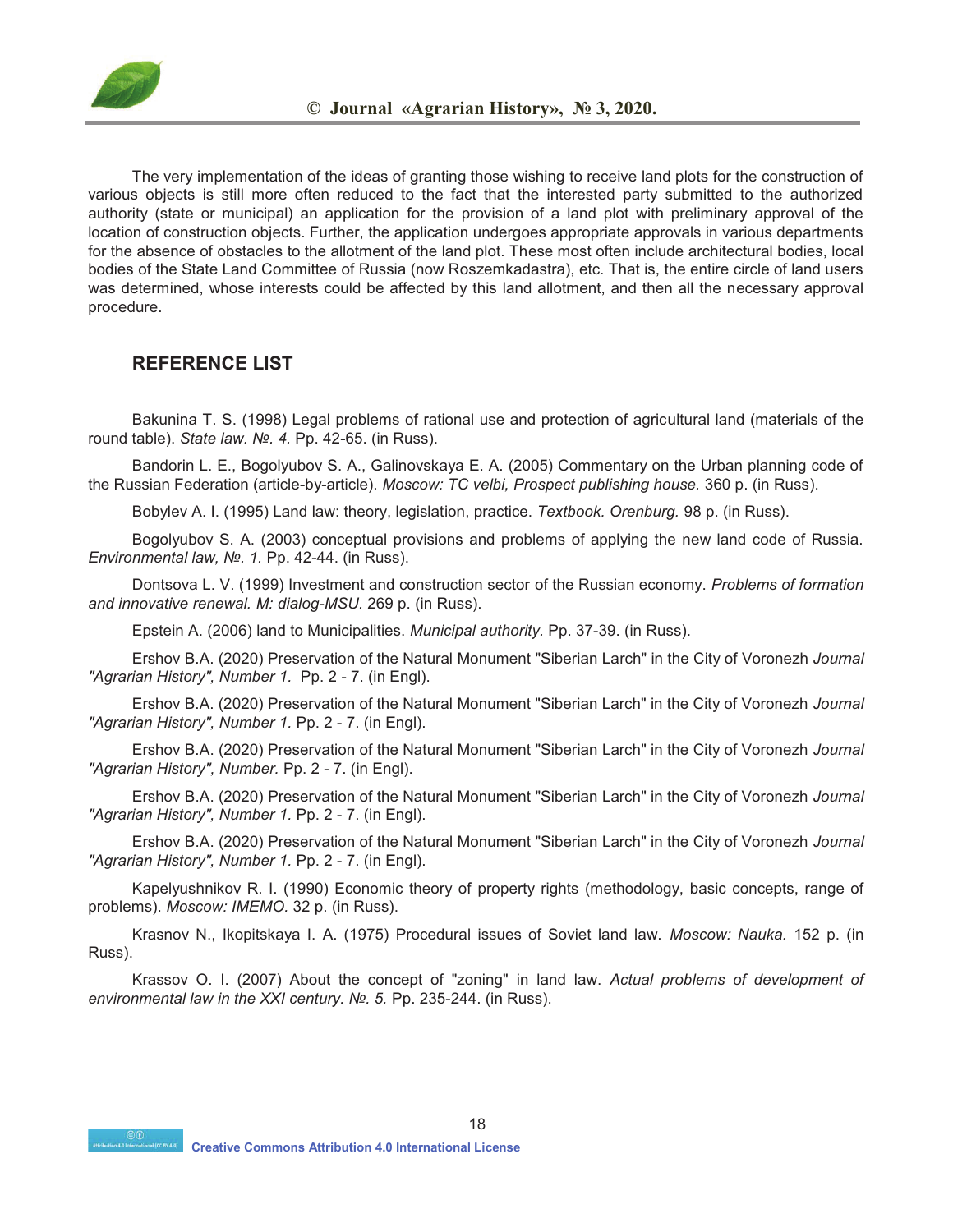

Kukla M. E. (2007) conclusion of a contract for bidding. *Law and politics. № 3.* Pp. 139-149. (in Russ).

Maltsev D. L. (2008) On the issue of granting rights to undeveloped land plots in the city of Moscow. *Legislation and Economics. № 5.* Pp. 58-65. (in Russ).

Savinova O. N. (2006) Contractual regulation of concession relations under the legislation of the Russian Federation. *Kazan: ZAO "New knowledge".* 201 p. (in Russ).

Sharapov V. V. (2008) On the prohibition of disposing of Federal land. *Law and Economics, №. 6.* Pp. 71- 74. (in Russ).

Shestiuk A. C. (2000) Environmental law: *Questions of theory and methodology of analysis. St. Petersburg: St. Petersburg University publishing house.* 92 p. (in Russ).

Syrodoev N. A. (1975) Land use of socialist organizations and citizens. *M. Legal literature.* 255 p. (in Russ).

Volkov S. N., Khlystun V. P., Ulyukaev V. Kh. (1992) Fundamentals of land ownership and land use. *Moscow: Kolos.* 144 p. (in Russ).